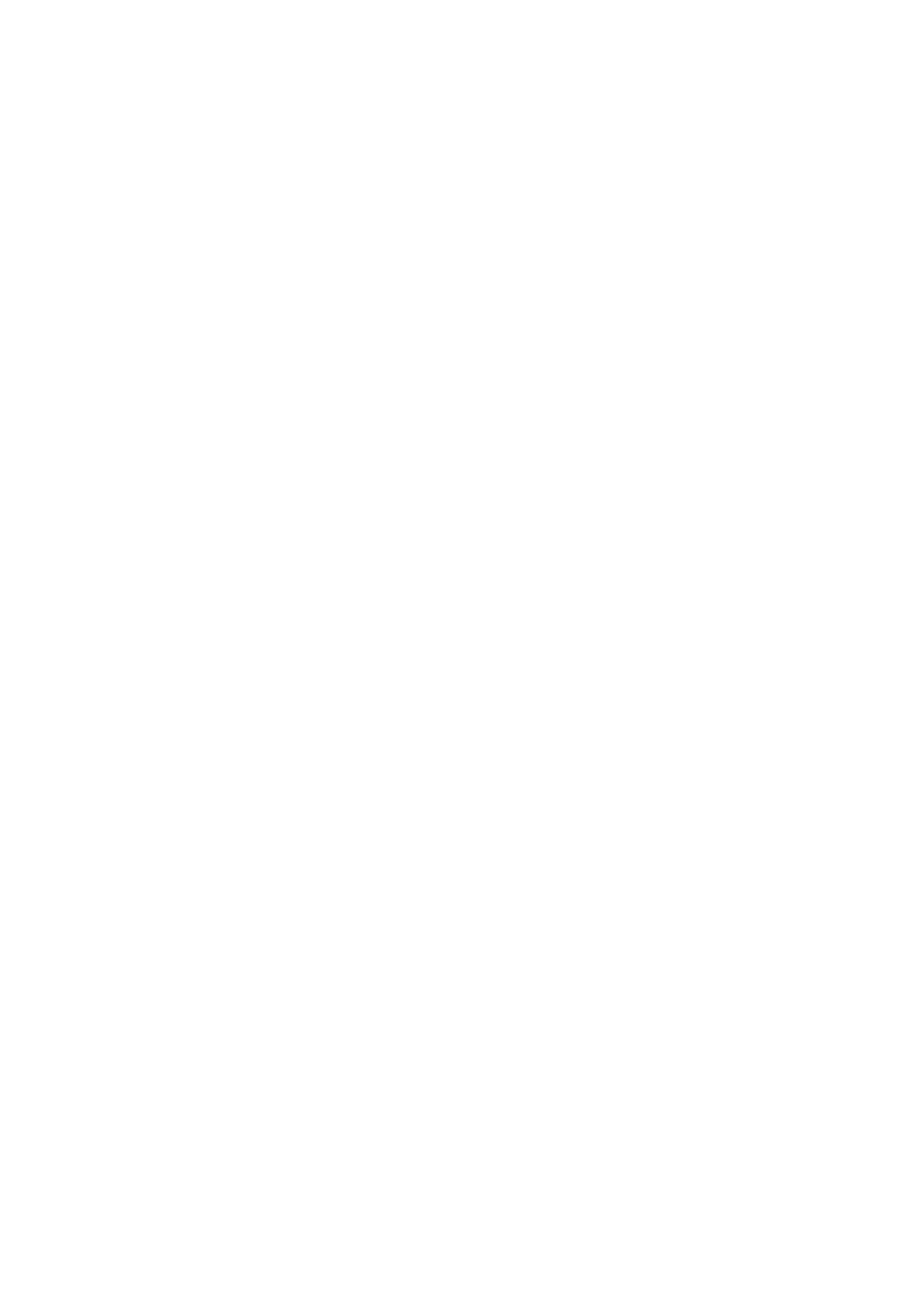## Application of Fuzzy Theory for the Evaluation of Bond Nature

A. Mohajeri\* and P. Dasmeh Department of Chemistry, College of Sciences, Shiraz University, Shiraz 71454, Iran

## Introduction

The concept of ionicity is directly associated with character of the chemical bond and thus provide means for explaining and classifying many basic properties to molecules and solid state in chemistry and physics. After the development of the modern ideas of chemical bonds in the early days of twenty century, as Pauling has stated in his classical book [1], the following question was formulated and rigorously discussed: "if it were possible to vary continuously one or more of the parameters determining the nature of a molecule or a crystal, such as the effective nuclear charges of atoms, then would the transition from one extreme bond type (ionic) to another (non-polar covalent) take place continuously or would it show discontinuities".

Before Pauling, Lewis in 1916 and later, believed that the transition would be continuous with the idea that the shared electron pair in general, attracted more strongly by one than by the other of two unlike bonded atoms, the bond having a corresponding amount of ionic or polar character.

A theoretical measure of the ionicity based on different mathematical concepts has been presented in this research. Considering the distribution of valence electrons on each atom in a bond, we assume that the chemical properties of the atom can be expressed by means of a probability. Using the introduced probability, fuzzy model has been employed to introduce new descriptors of bond ionicity. The ionicities were calculated for 12 heterodiatomic molecules and the bonds were classified in terms of covalency versus ionicity. It was found that our proposed ionicity descriptor correlates well with the partial ionic character of the bonds.

## Theoretical Background

We assume that the chemical properties of each atom in a bond can be introduced by a probability and thus the whole bond is defined by a normal set of two probabilities  $(p_1,$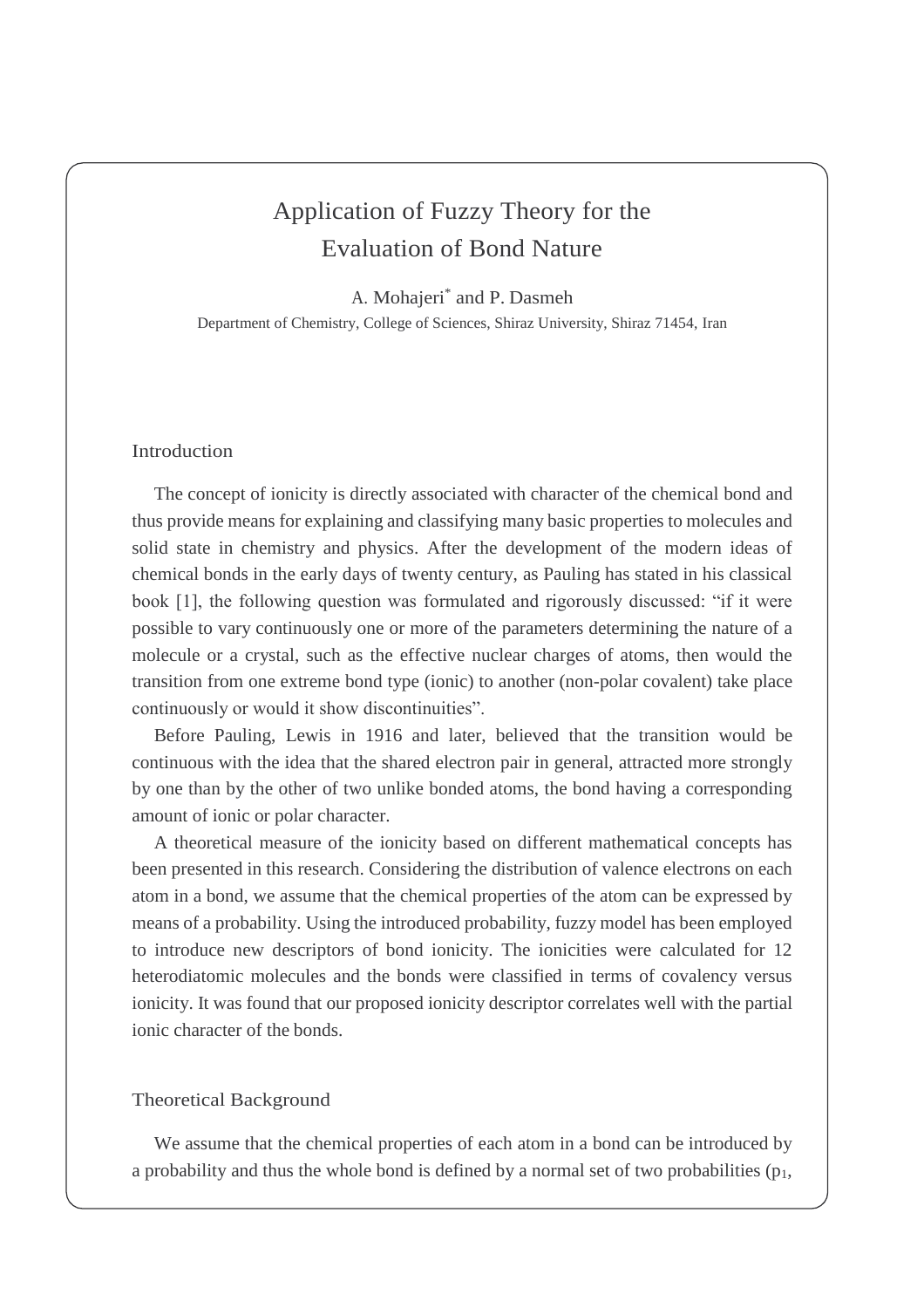2 p<sub>2</sub> and  $\sum p_i = 1$ ). Considering the fact that the total number of valence electrons are  $\overline{i}=1$ distributed between two atoms, we define the quantity  $(p_i)$  for each atom as the ratio of its valence occupancy  $(N_{\text{occ}})_i$  to the total number of valence electrons  $N_{\text{val}}$ :

$$
p_i = \frac{(N_{\text{occ}})_i}{N_{\text{val}}}
$$
 (1)

where  $(N_{\text{occ}})_i + (N_{\text{occ}})_j = N_{\text{val}}$  leads to a value between 0 and 1 for  $p_i$ , giving a

probabilistic nature to it. Thus we deal with a normalized probability set. Now we try to find a solution for evaluating the closeness of these two probabilities to each other. In the case of equal probabilities we face with a pure covalent bond while the ionic nature of the bond becomes more as the difference between the two probabilities increases.

## Results and Discussion

As its name implies, the theory of fuzzy sets, is basically a theory of graded concepts in which every thing is a matter of degree. Since its inception by L. A. Zadeh , the theory of fuzzy sets has advanced in a variety of ways and in many disciplines.[2,3]. The application of this theory can be found in the whole entry of engineering and natural sciences.

set. If X is a collection of objects denoted generically by x, then a fuzzy set  $\tilde{A}$  is a set of A classical (crisp) set is normally defined as a collection of elements or objects (  $x \in X$ , X is a reference set) that can be finite or infinite, countable or overcountable. Each single element can either belong to or not belong to a set A. For a fuzzy set, a characteristic function allows various degrees of membership for an element of a given ordered pairs:

$$
\widetilde{A} = \{ (x, \mu_{\widetilde{A}}(x)) x \in X \}
$$
\n(2)

 $\mu_{\widetilde{A}(x)}$  is called the membership function or grade of membership (also degree of  $\sim$ compatibility) of x in A that maps x to the membership space. Using the fuzzy logic the membership of an element in a classical set can be either 1 for member or zero for non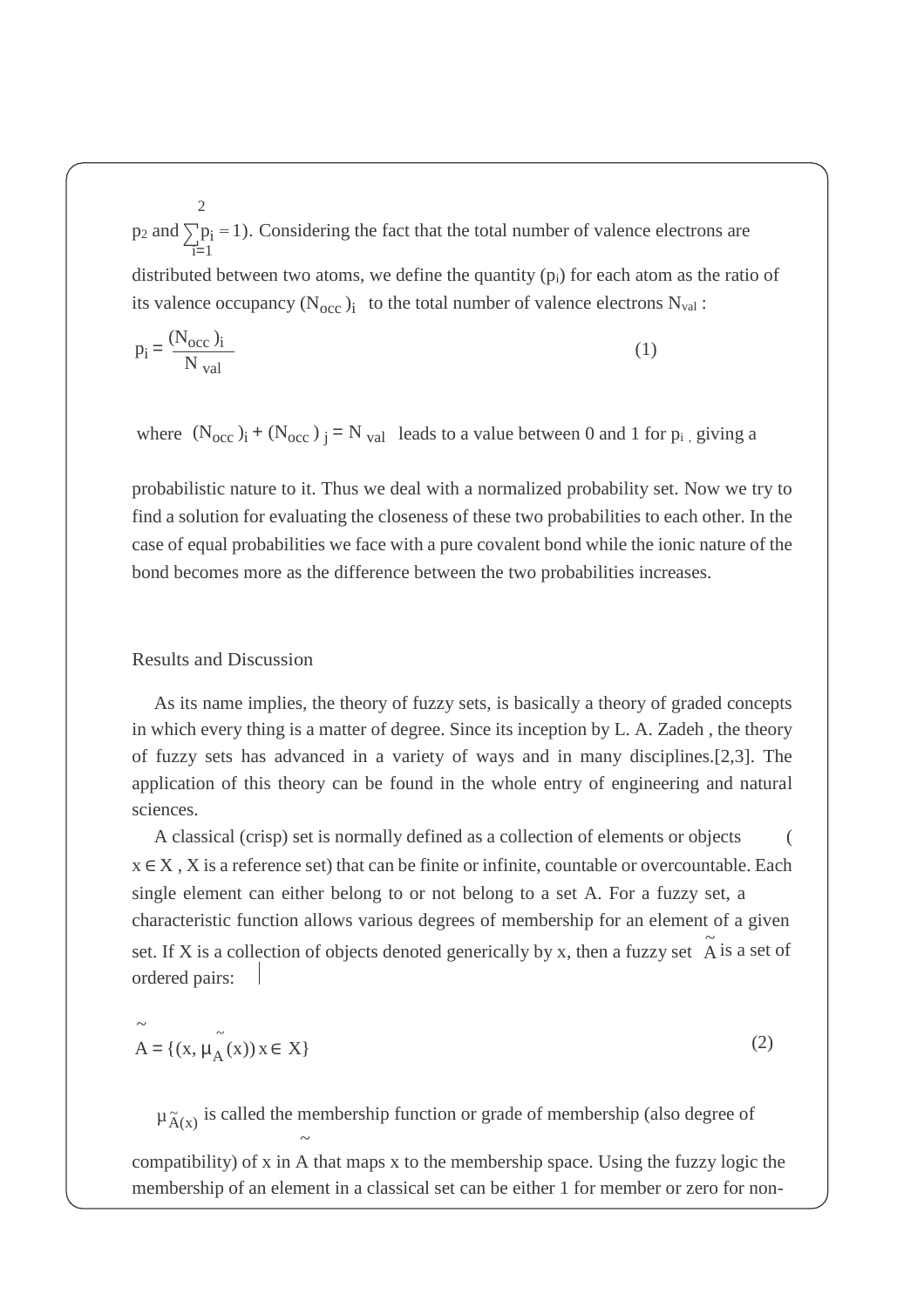member.

If a chemical bond can be considered as a set of pairs including our defined probabilities and an appropriate membership values, is it possible to transvalue the bond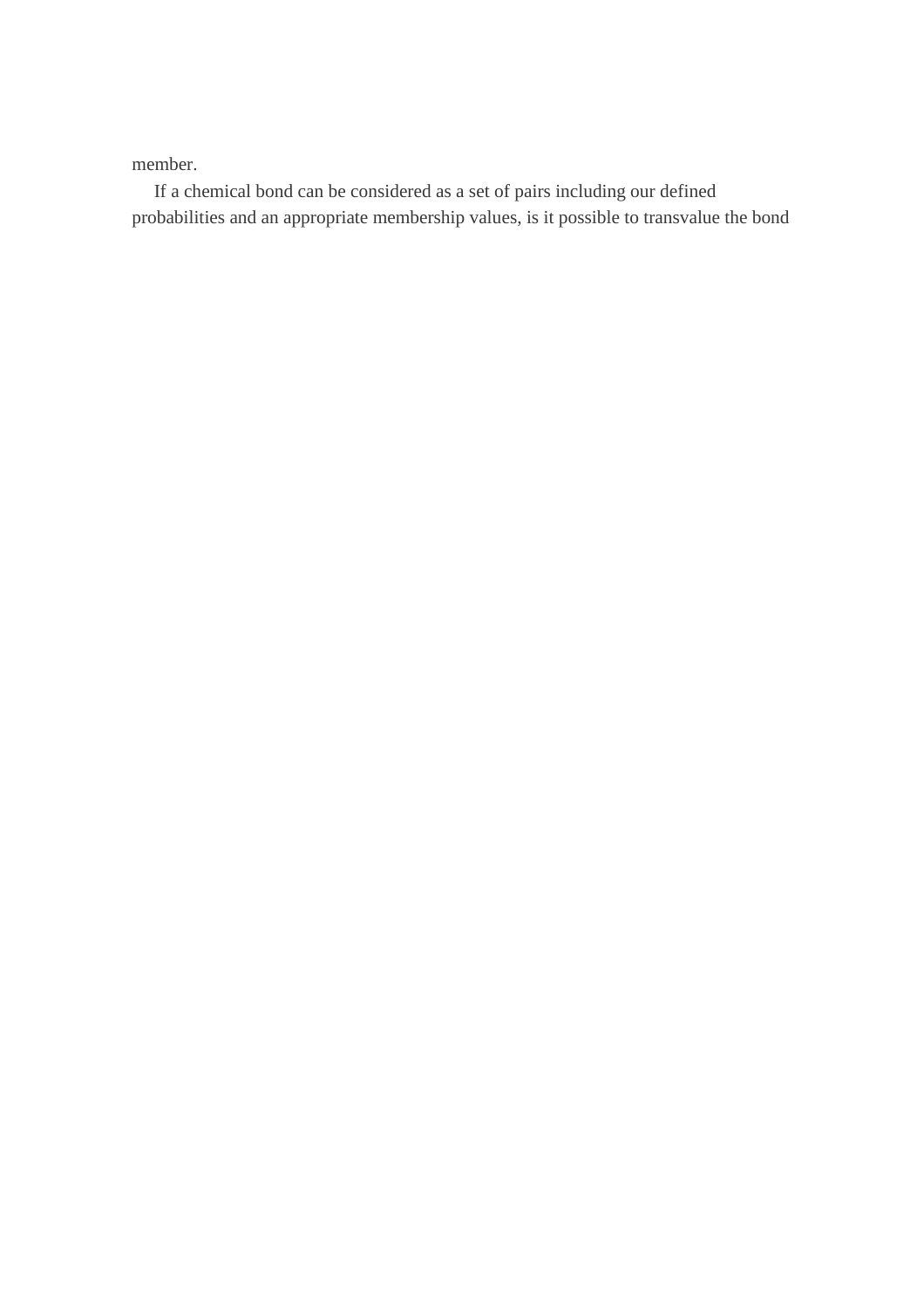characteristic by means of fuzzy criteria? To answer this question, first an appropriate membership function should be defined according to our expectation from the chemical nature of a bond. The membership function must indicate by how much degree an element belongs to a set. Second, a theoretical method is applied to each element of a set in order to attribute a certain quantity to it. This quantity must be able to indicate of the bond ionicity and be comparable in different sets.

A proper membership function in the current study is a function shows the amount of relative closeness of the two probabilities to each other or it shows the closeness of the atomic probabilities to the reference value of 0.5. In this work, the following general membership function has been used [4],

$$
\mu_{\tilde{A}(x)} = \frac{1}{1 + (x - 0.5)^{2m}}
$$
 m=1, 2, 3,... (3)

where  $x = P_i$ .

The fuzziness of our defined probability can be obtained according to De Luca and Termini measurement by [5]

$$
\Gamma_{\text{Del}} = K \sum_{i=1}^{2} \mu(x_i) \ln (\mu(x_i)) - (1 - \mu(x_i)) \ln (1 - \mu(x_i)) \tag{4}
$$

and Yager measurement by [6]

$$
\Gamma = \frac{1 \text{ m}}{2 \sum_{i=1}^{n} \text{ m}} 2\mu(x) - 1 \tag{5}
$$

where  $\mu(x_i)$  is defined in Eq. (3) with m=1.

1.0 1.0

The ionicities were obtained for different bonds in 12 heterodiatomic molecules and were compared with their partial ionic characters. The obtained results for  $\Gamma_{\text{Del}}$  and

ΓYag are reported in Table 1 and the correlation lines are presented in Figures 1.

|                         | 0.8 | $y = 5.6339x - 1.4192$<br>$R^2 = 0.977$ |                         | 0.8 | $y = 3.5229x - 2.6976$<br>$R^2 = 0.9748$ |
|-------------------------|-----|-----------------------------------------|-------------------------|-----|------------------------------------------|
| Partial ionic character | 0.6 |                                         |                         | 0.6 |                                          |
|                         | 0.4 |                                         | Partial ionic character | 0.4 |                                          |
|                         | 0.2 |                                         |                         | 0.2 |                                          |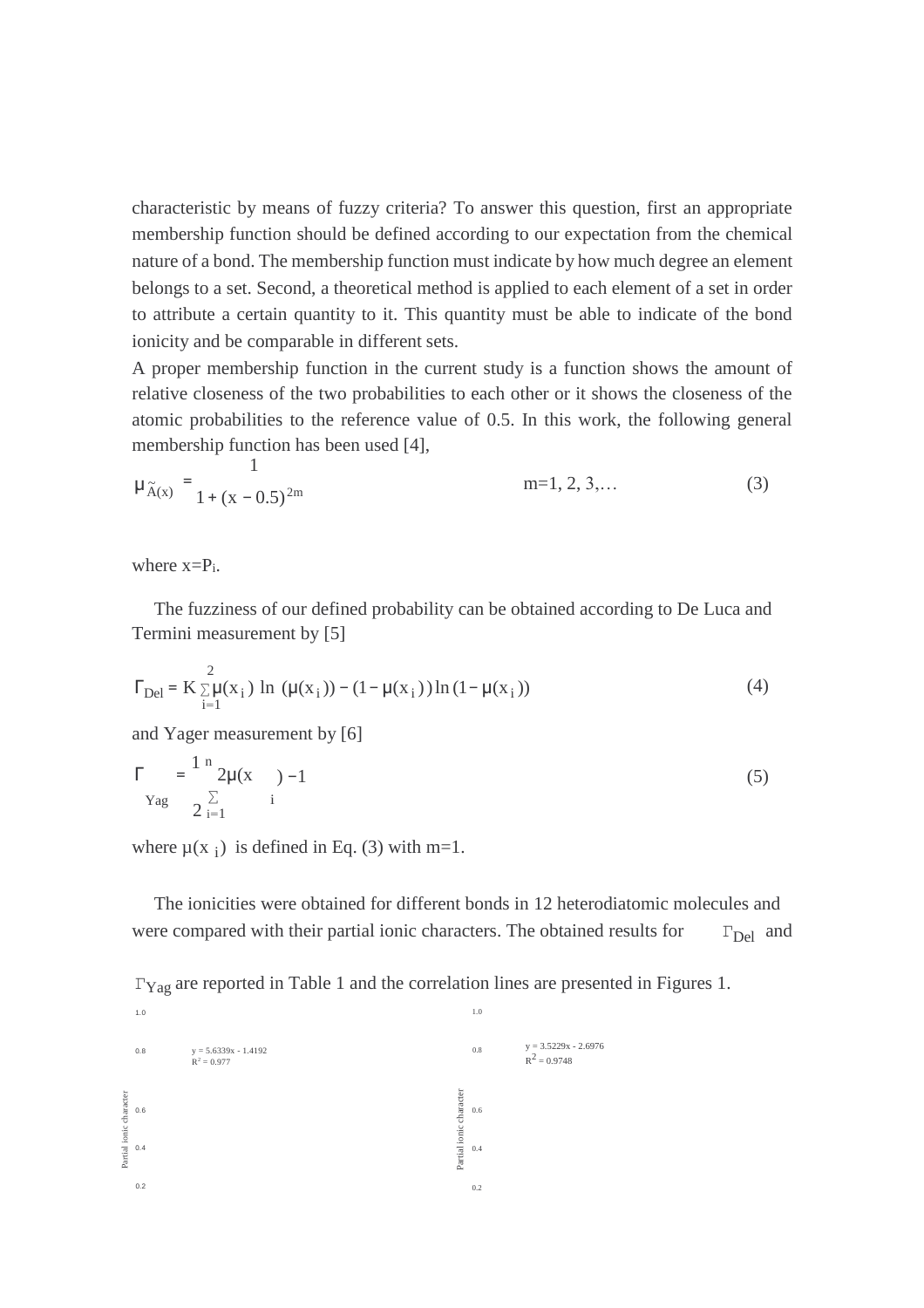